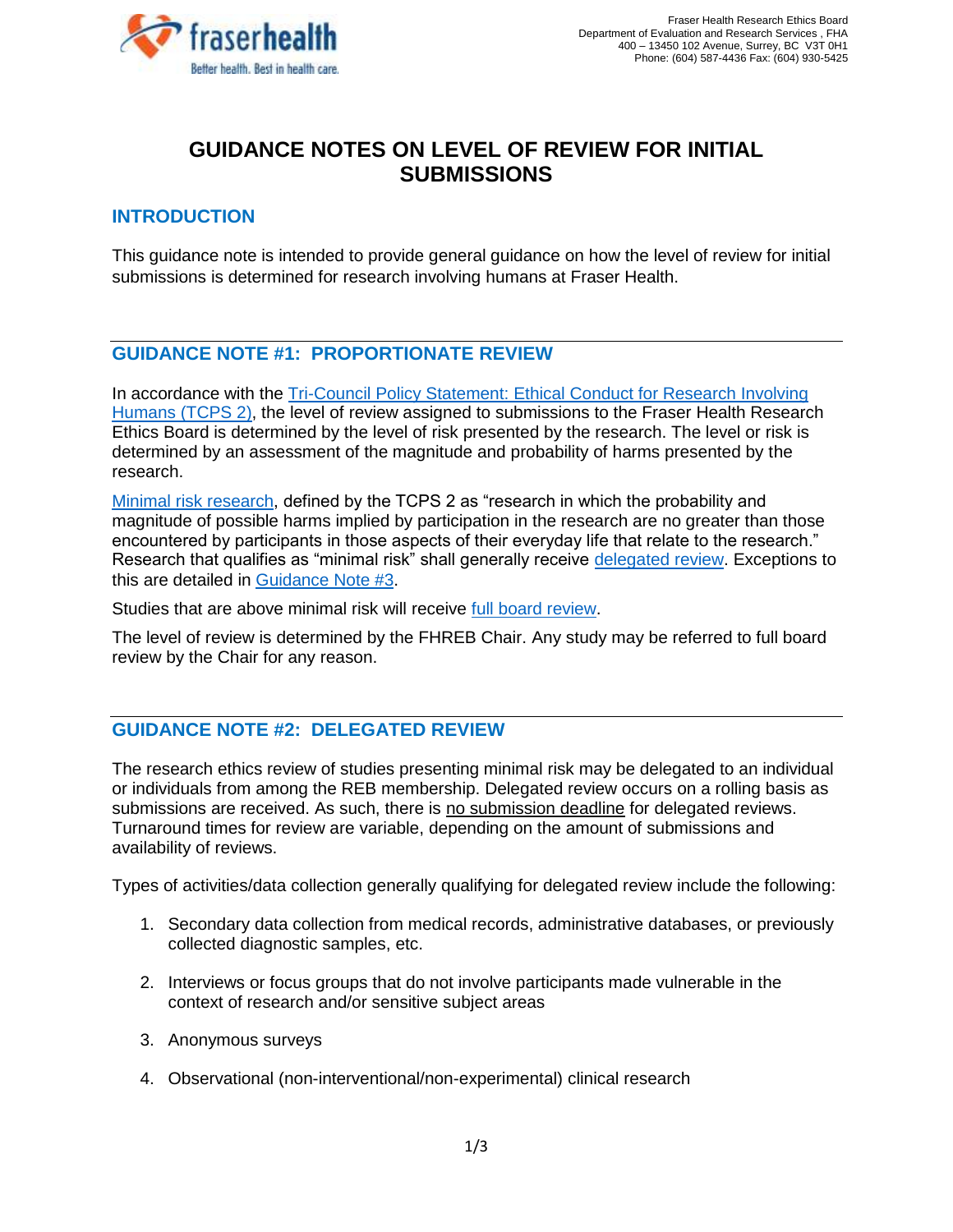

- 5. Collection of hair, nail clippings, deciduous teeth, excreta, salivary secretions, additional swabs or other external secretions that have been collected in a non-invasive manner and/or collected as part of routine clinical care
- 6. Collection of placenta or amniotic fluid as a consequence of normal labour and delivery, or fetal tissue collected as a consequence of therapeutic abortion or miscarriage
- 7. Data recorded using non-invasive procedures routinely employed in clinical practice (e.g., EEG, EKG, ultrasound)
- 8. Blood samples less than two tablespoons collected by venipuncture or a central line
- 9. Exercise interventions that align with standard of care recommendations

# <span id="page-1-0"></span>**GUIDANCE NOTE #3: FULL BOARD REVIEW**

Full board review is the "default" mode for research submitted to the FHREB. Full board meetings occur on the [second Wednesday](https://www.fraserhealth.ca/employees/research-and-evaluation/research-ethics-and-other-approvals/fraser-health-research-ethics-board-membership-and-meeting-schedule#.Xl1MJ75KiUk) of every month (with the exception of August). Submissions for full board review are due three weeks prior to the meeting date. Submissions for full board review are added to the meeting agenda on a first come/first served basis. The FHREB reserves the right to limit the number of studies reviewed at one meeting.

Types of activities/data collection generally requiring full board review include the following:

- 1. Research that has corporate/for-profit sponsorship, or in which a corporate/for-profit entity will have access to raw data
- 2. Research involving participants incapable of full consent (unless for retrospective chart review or observational data collection only)
- 3. Research that deviates from standard clinical practices or from normal procurement of tissue/blood
- 4. Research that involves populations made vulnerable in the context of the research and/or sensitive subject areas (e.g., abuse, suicide, etc.)
- 5. Research that involves linkage of personal information non-Fraser Health databases/registries (except for linkages to PopDataBC)
- 6. Research collecting data from MRIs or X-Rays that are not standard of care
- 7. Research involving a waiver or alteration of normal consent requirements
- 8. Research whose purpose is to collect tissue/DNA for the purpose of creating or adding to a tissue/DNA bank for genetic research